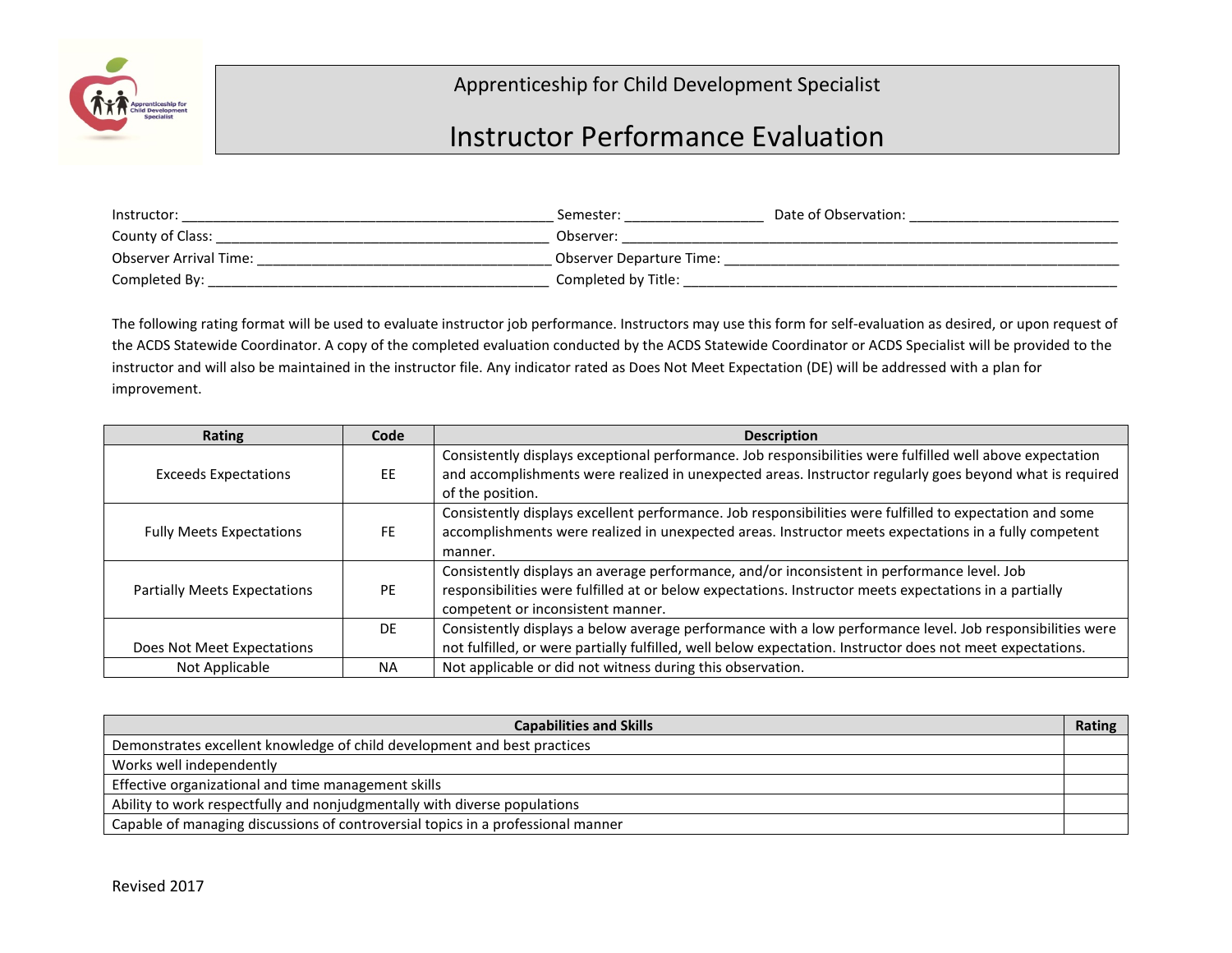Ability to foster relationships with adults

Maintains confidentiality with apprentice information, documentation, classroom discussions, and other information shared with an understanding of confidentiality

Possesses excellent verbal and written communication skills

Possesses excellent literacy skills

Possesses excellent presentation and facilitation skills

Possesses understanding of adult learning styles

Able to lift various items: presentation materials, resource materials, paper, binders

Able to travel as needed, i.e. to class and site visits

Comments:

| <b>Essential Responsibilities</b>                                                                                                                   | Rating |
|-----------------------------------------------------------------------------------------------------------------------------------------------------|--------|
| Adheres to the NAEYC Ethical Code of Conduct                                                                                                        |        |
| Teaches "best practice" as recommended by NAEYC                                                                                                     |        |
| Role models professional behavior in appearance, language, behavior, and manners                                                                    |        |
| Delivers ACDS curriculum in accordance with and as sanctioned by ACDS                                                                               |        |
| Does not disseminate, copy, or use ACDS curriculum or training materials for any other purpose other than teaching ACDS classes                     |        |
| Supports and adheres to all ACDS policies for apprentices; including length and duration of class and attendance and grading policies               |        |
| Supports and adheres to all ACDS policies for instructors; including submission of required documentation, maintaining WV STARS Trainer Credential, |        |
| and attending ACDS Instructor Updates                                                                                                               |        |
| Attends class weekly and reschedules any cancelled classes or provides a certified instructor as a substitute                                       |        |
| Supports lecture with group work and activities                                                                                                     |        |
| Is prepared for instruction prior to class start time                                                                                               |        |
| Is available for apprentice consultation 30 minutes prior to or after class instruction time                                                        |        |
| Takes required weekly attendance with ACDS/DOL attendance sheet                                                                                     |        |
| Provides apprentices with a syllabus no later than the first night of class                                                                         |        |
| Punctual with returning documents to apprentices                                                                                                    |        |